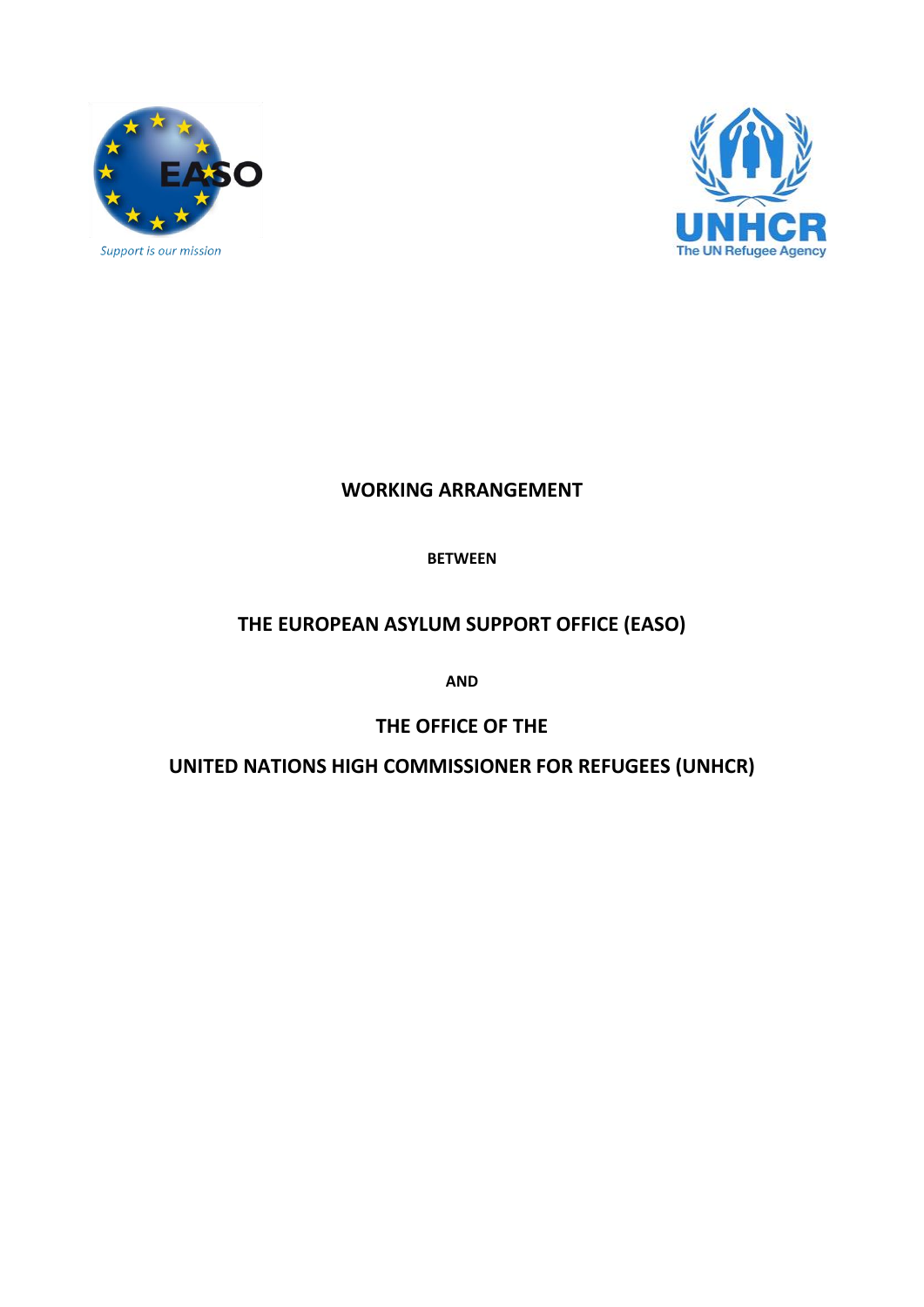The European Asylum Support Office, hereinafter referred to as EASO

and

The Office of the United Nations High Commissioner for Refugees, hereinafter referred to as UNHCR

Henceforth jointly referred to as 'the Parties',

**Having regard** to Regulation (EU) 439/2010 of the European Parliament and of the Council of 19 May 2010, establishing a European Asylum Support Office (hereinafter referred to as the "EASO Regulation"), in particular Articles 2 (5) and 50 thereof,

**Having regard** to the Statute of the UNHCR adopted by the Resolution of the General Assembly of the United Nations 428 (V) of 14 December 1950, in particular paragraph 8 (g) thereof, and other international and European instruments governing the rights of refugees and persons of concern to UNHCR and relevant General Assembly resolutions,

**Having regard** to the Geneva Convention of 28 July 1951 and the New York Protocol of 31 January 1967 relating to the Status of Refugees and UNHCR's mandate to supervise the implementation of the instruments as laid down in Article 35 and in Article II respectively,

**Having regard** to the position of the 1951 Convention relating to the Status of Refugees in Article 78 of the Treaty on the Functioning of the European Union and the position of this Convention and of UNHCR in subsequent legislation within the framework of the Common European Asylum System,

## **WHEREAS**

(1) The European Union recognises the rights, freedoms and principles set out in the Treaties and the Charter of Fundamental Rights of the European Union, including the right to asylum and the principle of *non-refoulement* as laid down in Articles 18 and 19 of the Charter;

(2) According to Article 78 of the Treaty on the Functioning of the European Union, the European Union is continuing the development of a Common European Asylum System to offer an appropriate status to any third-country national requiring international protection and ensuring compliance with the principle of *non-refoulement*, in accordance with the Geneva Convention of 28 July 1951 and the Protocol of 31 January 1967 relating to the Status of Refugees, and other relevant treaties;

(3) EASO plays a key role in the implementation of the Common European Asylum System. As a European centre of expertise, it was established with the aim of enhancing practical cooperation on asylum matters and to support Member States fulfil their European Union and international obligations in this field;

(4) The UNHCR is mandated to lead and coordinate international action to ensure protection of refugees and other persons of concern and to assist governments in identifying and implementing durable solutions. It is mandated to promote the conclusion and ratification of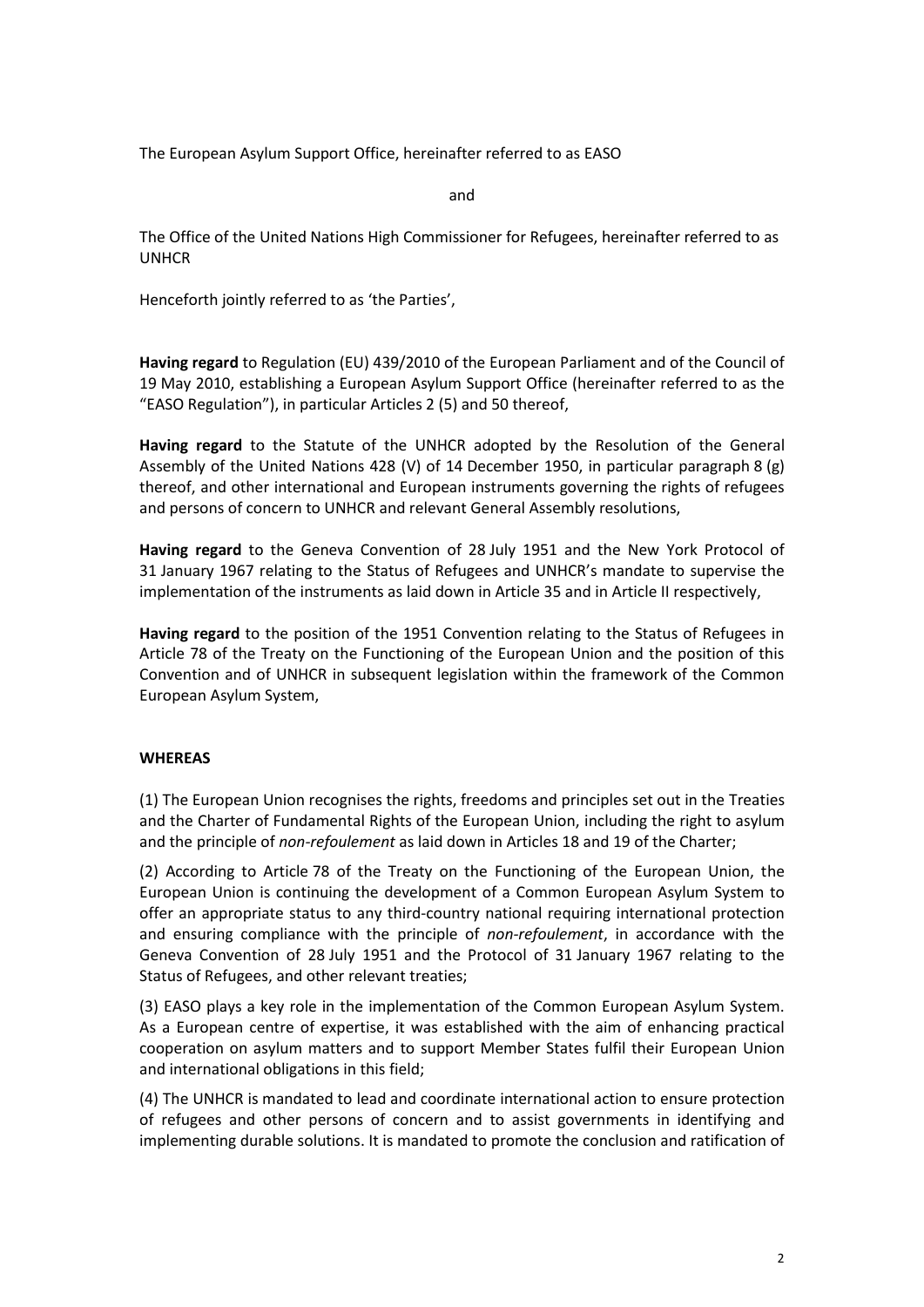international conventions for the protection of refugees and stateless persons, supervising their application and proposing amendments thereto, and to cooperate with states on implementation, and has longstanding expertise in this field;

(5) In line with the mandates of EASO and UNHCR in supporting Member States to fulfil their international and European Union obligations in the field of international protection, an enhanced cooperation between EASO and UNHCR creates synergies and fosters coherence among their actions in fulfilling their respective mandates;

(6) UNHCR's participation, *inter alia*, as non-voting member in the EASO Management Board, as member of the Consultative Forum and of working parties, and as special EASO cooperation partner within the context of operations within EU Member States, as well as EASO's participation in related UNHCR activities provide the basis for an effective cooperation, including the exchange of expertise and knowledge in providing and finding durable solution for persons in need of international protection;

(7) This Working Arrangement repeals and replaces the previous Working Arrangement of 13 December 2013 in order to update and consolidate the current situational context and the current level and nature of the cooperation between the Parties.

**HAVE AGREED** on the following working arrangement:

## **CHAPTER I: PURPOSE AND PRINCIPLES**

## **Article 1 Purpose**

The purpose of the updated Working Arrangement is to establish a renewed cooperation framework covering the relevant areas of common work and interest and to set renewed objectives and principles of such cooperation.

This Working Arrangement does not preclude the Parties from establishing special cooperation relations in accordance with the second indent of Article 50 of the EASO Regulation.<sup>1</sup>

<sup>&</sup>lt;sup>1</sup> Article 50, Cooperation with UNHCR: [...] In addition, the Management Board may decide that the Support Office can make available financial resources to cover the expenses of the UNHCR for activities that are not provided for in the working arrangements. They shall form part of the special cooperation relations established between the Support Office and the UNHCR in accordance with this Article and with Article 2(5), Article 5, Article 9(1), Article 25(4) and Article 32(2). In accordance with Article 75 of Regulation (EC, Euratom) No 2343/2002, the relevant provisions of the Financial Regulation and its implementing rules shall apply.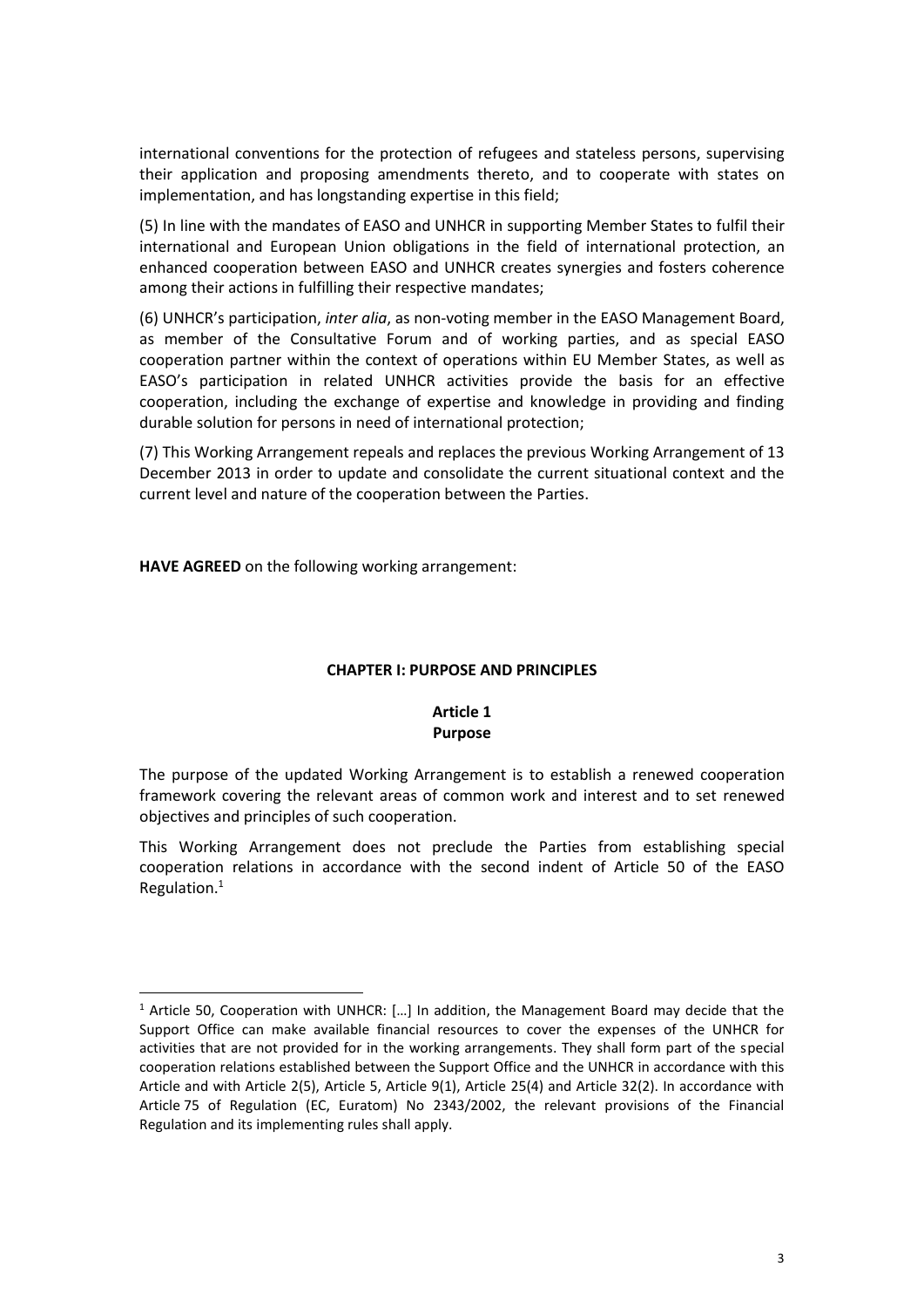# **Article 2 Principles**

The following principles govern among others the reciprocal cooperation between the Parties:

- Promotion of applicable international and European Union protection standards and high-quality practices as well as relevant legislation, including on access to international protection;
- Respect for, and where possible coherence with EU and UNHCR policies and guidance, notably that international protection is granted to persons in need thereof in EU Member States, Schengen Associated Countries, paying special attention to the specific needs of vulnerable persons, and mainstreaming age, gender, and diversity aspects;
- Respect for UNHCR and EU legal and institutional frameworks;
- Mutual trust;
- Mutual assistance and availability to provide technical cooperation at each other's request where feasible and appropriate;
- Exchange of relevant information, documents or other material as required to the fulfilment of their respective mandates in accordance with applicable dissemination and data protection rules and policies;
- Respect and mutual understanding of each other's mandate, structure, institutional capacity and policies;
- Mutual consultation and flexibility in determining concrete cooperation activities and modalities;
- Effectiveness, efficiency and avoiding duplication of activities;
- Complementarity and creation of synergies.

#### **CHAPTER II: PERMANENT SUPPORT**

# **Article 3 Training and professional development**

The Parties commit to exchange training strategies and plans on a regular basis as well as to share and authorise on a case-by-case basis the use of relevant training materials of common interest regardless of geographical scope.

The Parties commit to cooperate in the field of training development and training delivery. The cooperation in the field of training development may include sharing expertise on topics related to human rights and international protection, vulnerability as well as adult learning principles, including the use of e-Learning methods.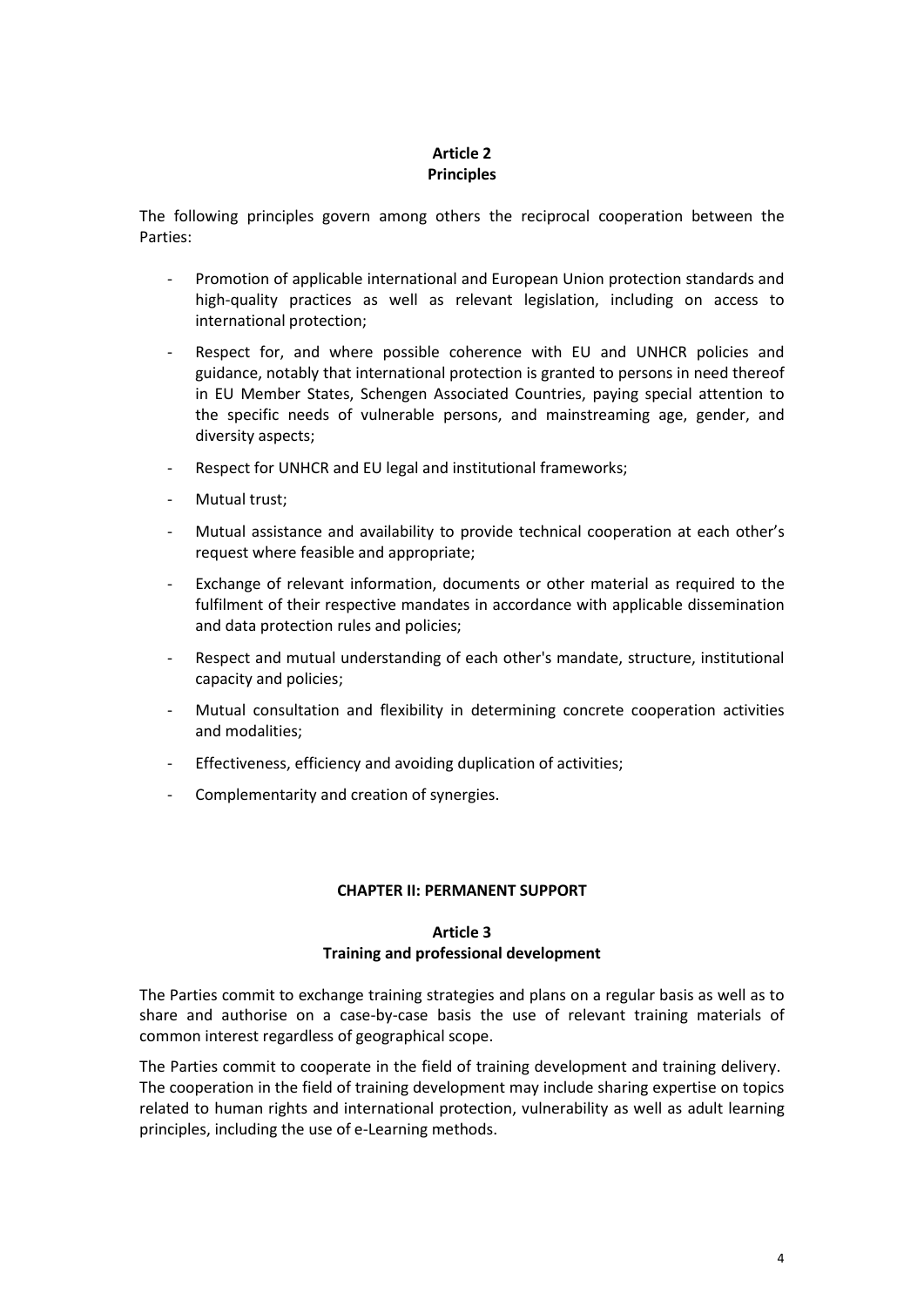In the field of training delivery, the cooperation may include the exchange of trainers for the training session organised by one of the Parties. The Parties will also explore the possibilities to organise joint training sessions for third parties and professional development activities for members of the courts and tribunals, as well as the possibilities of mutual participation in training programmes and activities on a case by case basis.

The Parties agree to exchange good practices and expertise on quality and standards in the area of training and professional development.

## **Article 4 Quality Assurance activities**

The Parties agree to exchange good practices and expertise on quality assurance as well as on tools and indicators for the application of high standards across the EU in the field of human rights and international protection.

The Parties will endeavour to extend existing and explore new cooperation and mutual participation in quality initiatives and will avoid duplication with the development and promotion of quality tools for the relevant authorities of Member States aimed at helping them achieve the required quality standards.

#### **Article 5**

# **Cooperation on Protection-related Tools and Guidance**

The Parties endeavour to extend invitations to each other's (network) meetings related to asylum processes (including second instance procedures), vulnerable persons and reception, when relevant issues are on the agenda, and in accordance with the Terms of Reference of the Networks.

The Parties agree to provide each other with input and feedback in the context of the development of guidance and practical tools within other thematic areas of asylum and reception.

## **Article 6 Country of Origin Information**

The Parties commit to exchange information and materials on Country of Origin Information (COI), including through sharing methodologies and best practices in developing such products.

The Parties will explore the possibilities of further methods of cooperation and participation in COI research, analysis and documentation activities.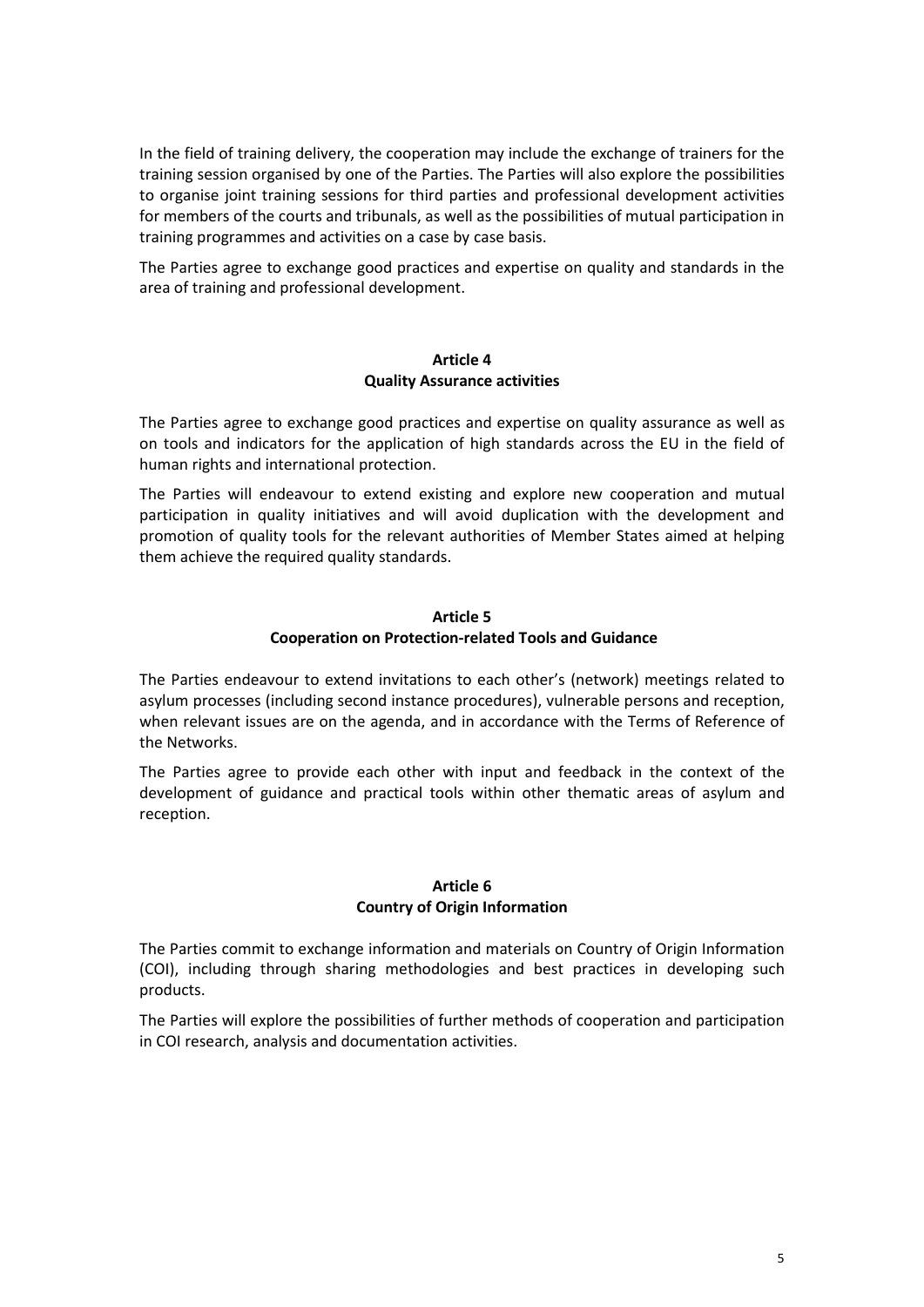# **Article 7 Country-specific guidance**

The Parties agree to duly inform each other sufficiently in advance regarding the development and envisaged publication of country-specific guidance.

In the development, review and update of country-specific guidance coordinated by EASO, UNHCR will be given the opportunity and reasonable time and will endeavour to provide relevant input to written consultations by EASO. UNHCR can also participate in Country Guidance Network meetings in accordance with the EASO Country Guidance Methodology.

## **Article 8 Interpretation and list of available languages**

The Parties commit to exchange good practices on interpretation and on communication with applicants for and beneficiaries of international protection, especially through exchanging information on the availability of interpreters.

The Parties will explore possibilities of cooperating in the development of initiatives for promoting best practices and quality standards for interpretation and communication with applicants for and beneficiaries of international protection.

# **Article 9 Vulnerable and stateless persons**

The Parties commit to share good practices in the context of asylum and reception including: information and expertise relating to the identification of needs and the protection of vulnerable persons, including minors, unaccompanied and separated children, victims of trafficking in human beings, pregnant women and single parents with minor children, persons with disabilities, persons with serious illnesses, persons with mental health problems, older people, as well as persons who have been subjected to torture, rape or other serious forms of psychological, physical or sexual violence, such as survivors of female genital mutilation.

In addition, the Parties agree to highlight the protection needs of stateless persons and to refer to the identification and referral of stateless persons to the international protection procedure in related products and operational contexts.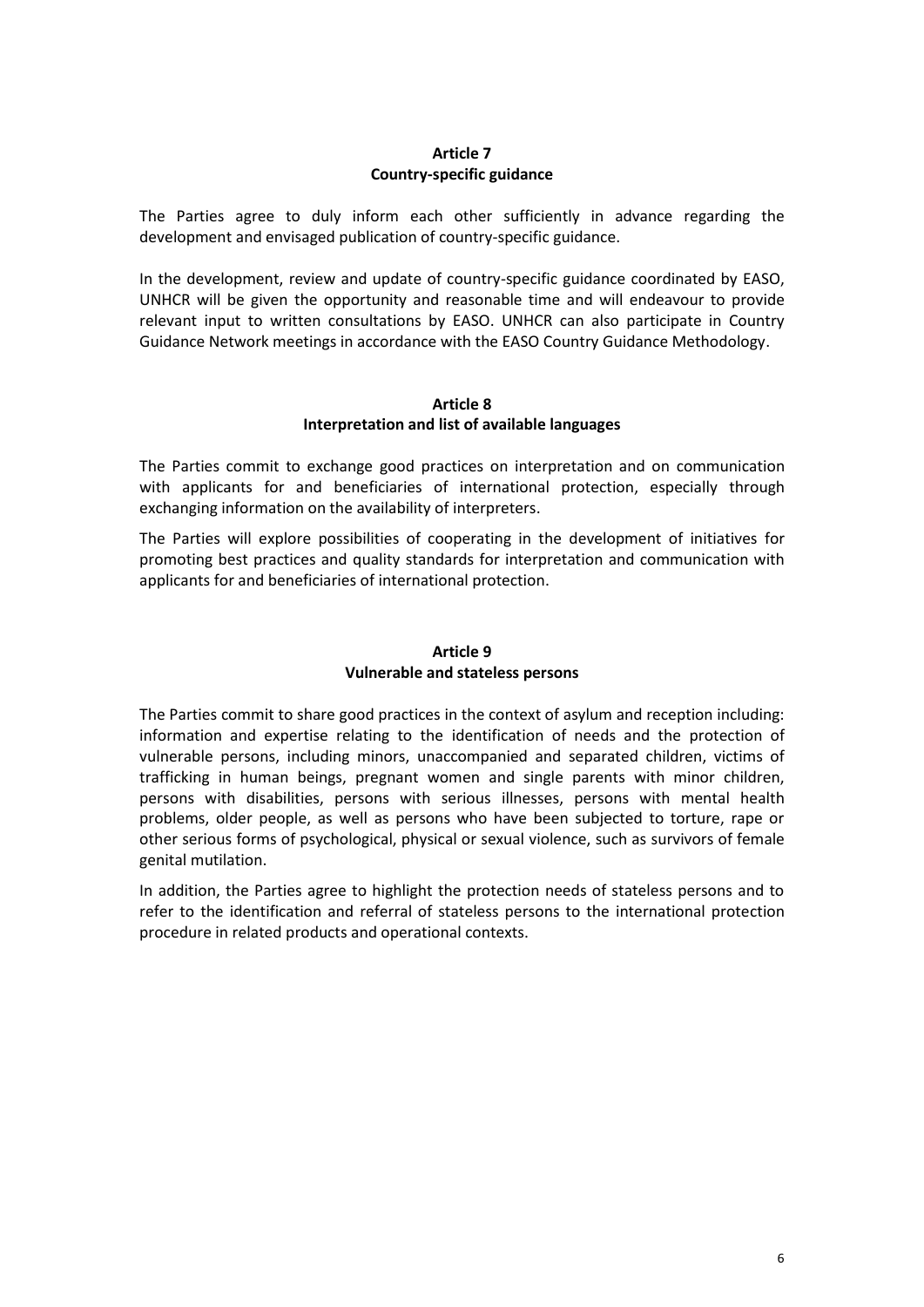### **CHAPTER III: SPECIAL SUPPORT**

## **Article 10 Tailor-made support to EU Member States**

The Parties agree to cooperate when gathering and analysing information on the needs of Member States and to inform each other on relevant operational activities addressed to these Member States and will explore cooperation, coordination and participation in special support and tailor-made activities on a case by case basis.

To avoid duplication of activities and endeavour to find synergies in their respective operations in Member States, the Parties agree to consult each other during the development of relevant activity plans.

The Parties will facilitate each other's' contacts with local authorities in the Member States of operations, through the respective EASO Country Coordinator and UNHCR Representative.

The Parties will cooperate and ensure coordination of their respective technical and operational support to the authorities in the relevant Member States, *such as*, with development and improvement of case management systems, accelerating and streamlining procedures/workflows, backlog prevention/reduction, quality assurance, assessments and/or determinations of the best interests of the child and reception conditions.

The Parties agree to build on existing good practices in operational collaboration and to remain in constant and open dialogue in countries where operational collaboration exists to ensure that both are working in synergy, avoiding duplication of efforts and addressing operational challenges as they arise. The Parties agree to further replicate this collaboration in other countries where the Parties are operationally engaged.

## **Article 11 Relocation within the Union/EU+**

The Parties will exchange relevant information and good practices in the field of relocation of applicants for/beneficiaries of international protection within the EU and the associate countries referred to in Article 49 of the EASO Regulation

Where appropriate, the Parties will cooperate in activities to support the concerned Member States and/or associate countries referred to in Article 49 of the EASO Regulation.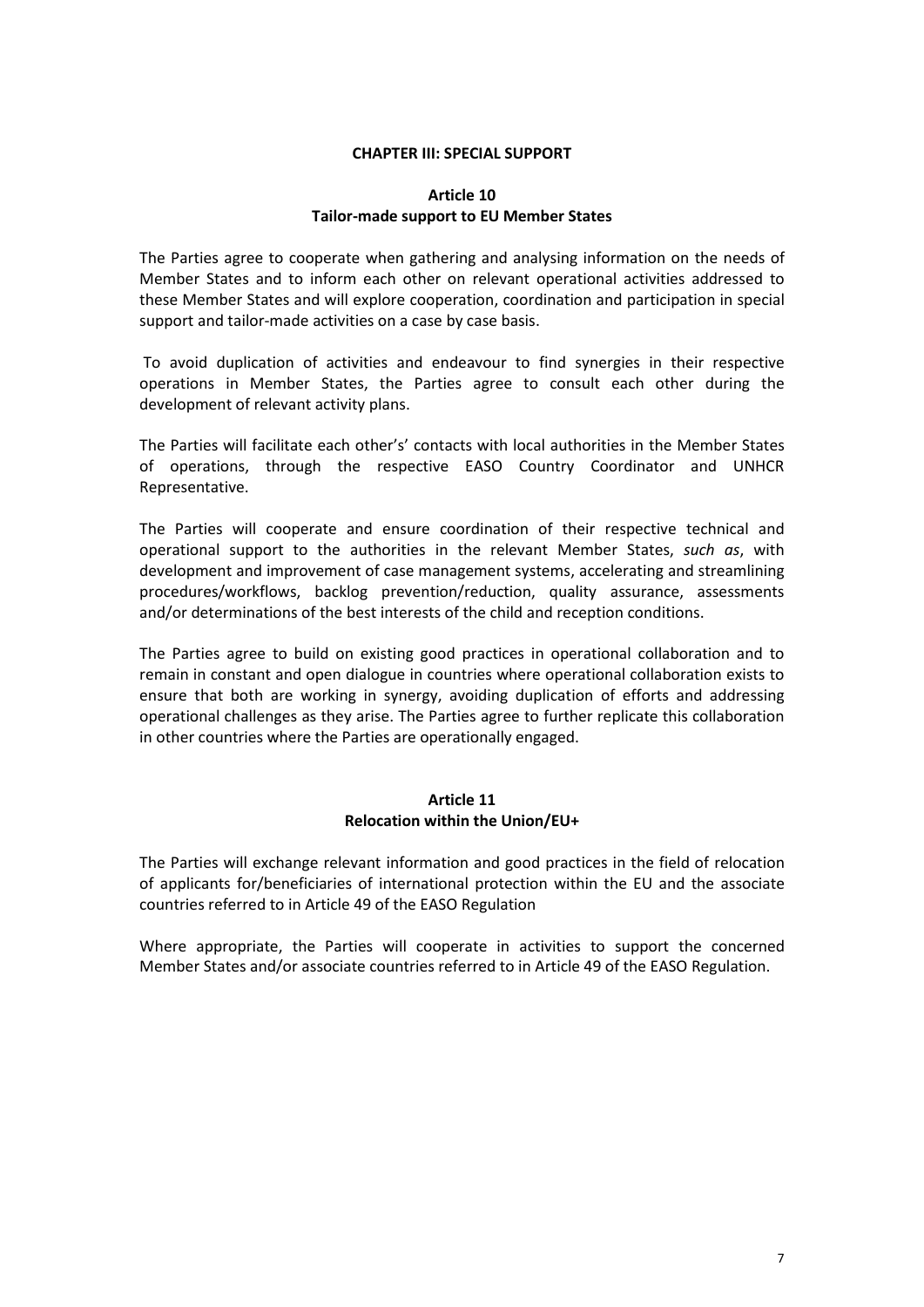#### **CHAPTER IV: EMERGENCY SUPPORT**

# **Article 12 Expert Pools**

The Parties agree to exchange information on the profiles, as well as on the functioning of expert pools and on the procedures for the deployment of experts. The Parties will explore possibilities of further cooperation in this area.

### **Article 13 Contingency Planning & Emergency Operations**

The Parties agree to cooperate when gathering and analysing information on the needs of Member States and to inform each other on relevant operational activities addressed to these Member States and will explore cooperation, coordination and participation in emergency support activities on a case by case basis, including in the preparation of contingency or preparedness plans.

## **CHAPTER V: DATA, STATISTICS & INFORMATION**

# **Article 14 Data and information gathering and analysis**

The Parties agree to share their experience and good practices related to their methodologies and tools for data and information collection and analysis.

The Parties agree to share their experience and good practices on methodologies and tools for collecting testimonies directly from applicants for and beneficiaries of international protection based on the relevant legal structures governing data protection.

The Parties will exchange, when considered appropriate, possible and relevant, and in accordance with their respective policies, information and data, including materials relating to early warning, preparedness and crisis management, legislation and case-law. The Parties will further explore methods of cooperation, access and participation in data and information research, analysis and documentation activities and networks.

Where appropriate, the Parties will inform and consult each other on the preparation of reports and other materials on the situation of international protection in EU Member States, Schengen Associated Countries and, where relevant and appropriate, other third countries concerned, inter alia through UNHCR provision of global applications (nonpersonal) data in accordance with relevant UNHCR policies.

The Parties will cooperate throughout the EASO production process of the EASO Annual Report on the Situation of Asylum in the EU, and consult each other on publicly available sources, tools and platforms feeding into information gathering, such as asylum and reception information platforms, case law databases, asylum legislation and policy databases.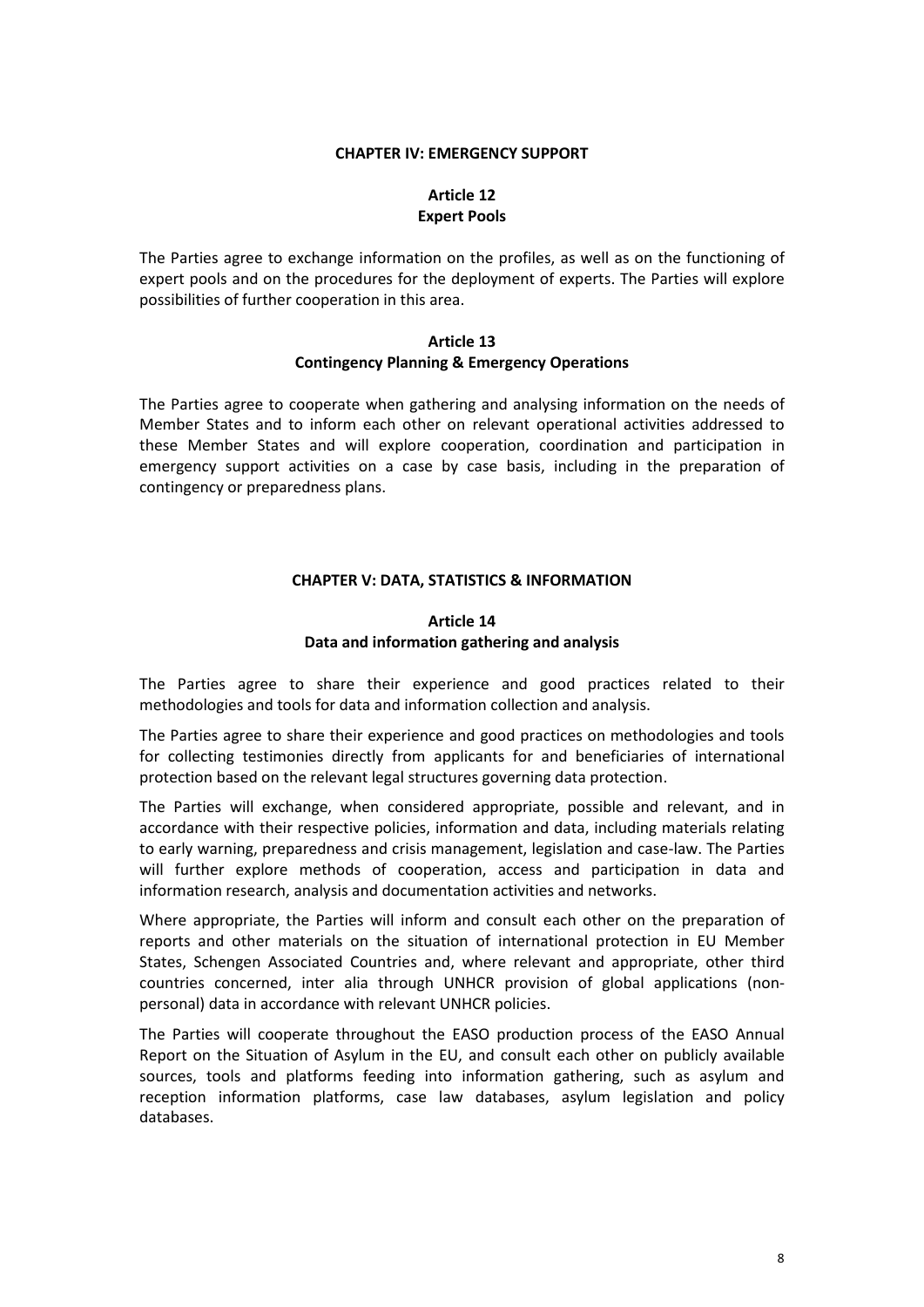#### **CHAPTER VI: EXTERNAL DIMENSION**

#### **Article 15**

## **Cooperation with associate countries and other third countries and international organisations**

The Parties will exchange relevant information and best practices on their engagement in associate countries as referred to in Article 49 of the EASO Regulation, other third countries where both Parties are or may become active, and their related cooperation with international organisations. The Parties will coordinate and explore possibilities for further cooperation in this regard, including capacity building activities in the field of asylum and reception, *inter alia*, with development and improvement of case management systems, accelerating and streamlining procedures/workflows, backlog prevention/reduction, quality assurance, assessments and/or determinations of the best interests of the child and reception conditions, where relevant and appropriate.

The parties shall consult and coordinate with each other where both parties are providing, or are planning to provide, capacity-building support or relevant programming in third countries. To that end, coordination meetings for the country, regional or situation-specific context shall be convened at the request of either party.

The Parties will jointly promote meaningful linkages between EASO's Third Country Cooperation Network and the Asylum Support Group Initiative of the Global Compact on Refugees, with a view to support States in asylum system development.

# **Article 16**

## **Resettlement, Humanitarian Admission and Complementary Pathways**

The Parties will exchange relevant information and best practices in the field of resettlement, humanitarian admission and complementary pathways and will, while respecting each other's mandates and roles, explore possibilities for further cooperation with regard to resettlement, humanitarian admission and complementary pathways and community sponsorship schemes, and support to EU Member States and the associate countries as referred to in Article 49 of the EASO Regulation.

The Parties will facilitate each other's participation as appropriate in their respective networks dedicated to discussions on resettlement, humanitarian admission and complementary pathways.

The Parties will strive to collaborate, coordinate and complement each other's work with Member States and third countries in a manner that enhances efficiency and integrity while avoiding duplication.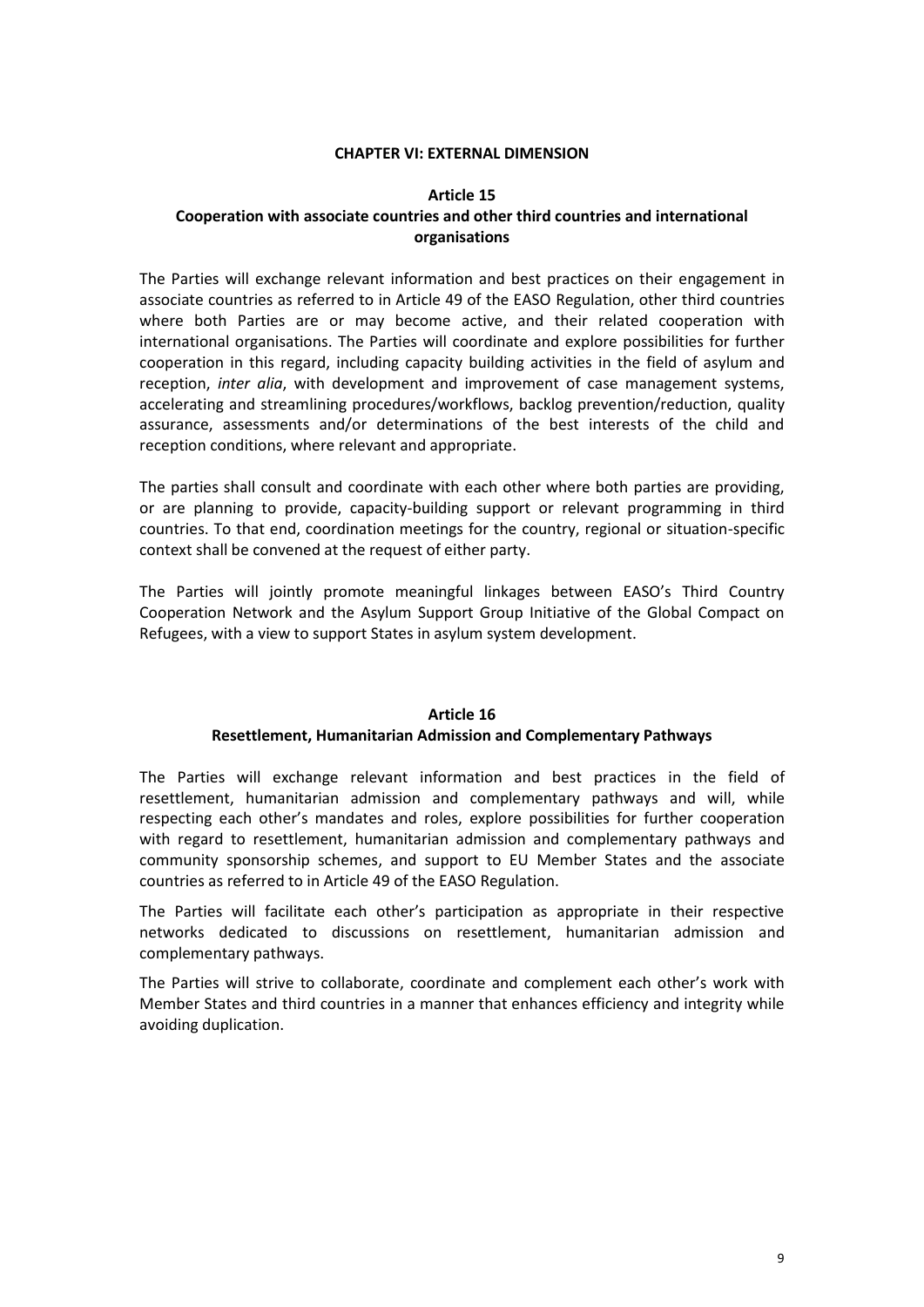#### **CHAPTER VII: HORIZONTAL COOPERATION**

# **Article 17 Work programmes**

The Parties agree to exchange information and consult each other on matters of common interest in their respective work programmes or similar programming documents and strategies .

### **Article 18 Attendance to meetings**

The Parties will facilitate the attendance of each other's representatives to relevant meetings and networks organised by them in matters of common interest.

# **Article 19 Translation**

The Parties commit to agreeing on a procedure related to the translation of EASO products.

The Parties will look for synergies and avoid duplication with the translation of relevant national legislations on international protection procedures.

# **Article 20 Consultative Forum and other consultations**

UNHCR is a member of the EASO Consultative Forum. The Parties will exchange good practices on sharing information and expertise on participation and involvement of civil society organisations, refugee representatives and other relevant bodies operating in the field of international protection.

## **Article 21 Cooperation with other partners**

Where appropriate, the Parties will exchange information on their relations and communication with partners, in particular other EU institutions and agencies, Member States, associate countries as referred to in Article 49 of the EASO Regulation, other third countries in which both Parties are actively or potentially engaged, civil society and international organisations in connection with activities relevant to each other's mandate, and to consider coordination of such communication where relevant and appropriate.

Where relevant and appropriate, the Parties will facilitate each other's' participation in meetings organised by partners, including Member States, International Organisations, associate countries and other third countries.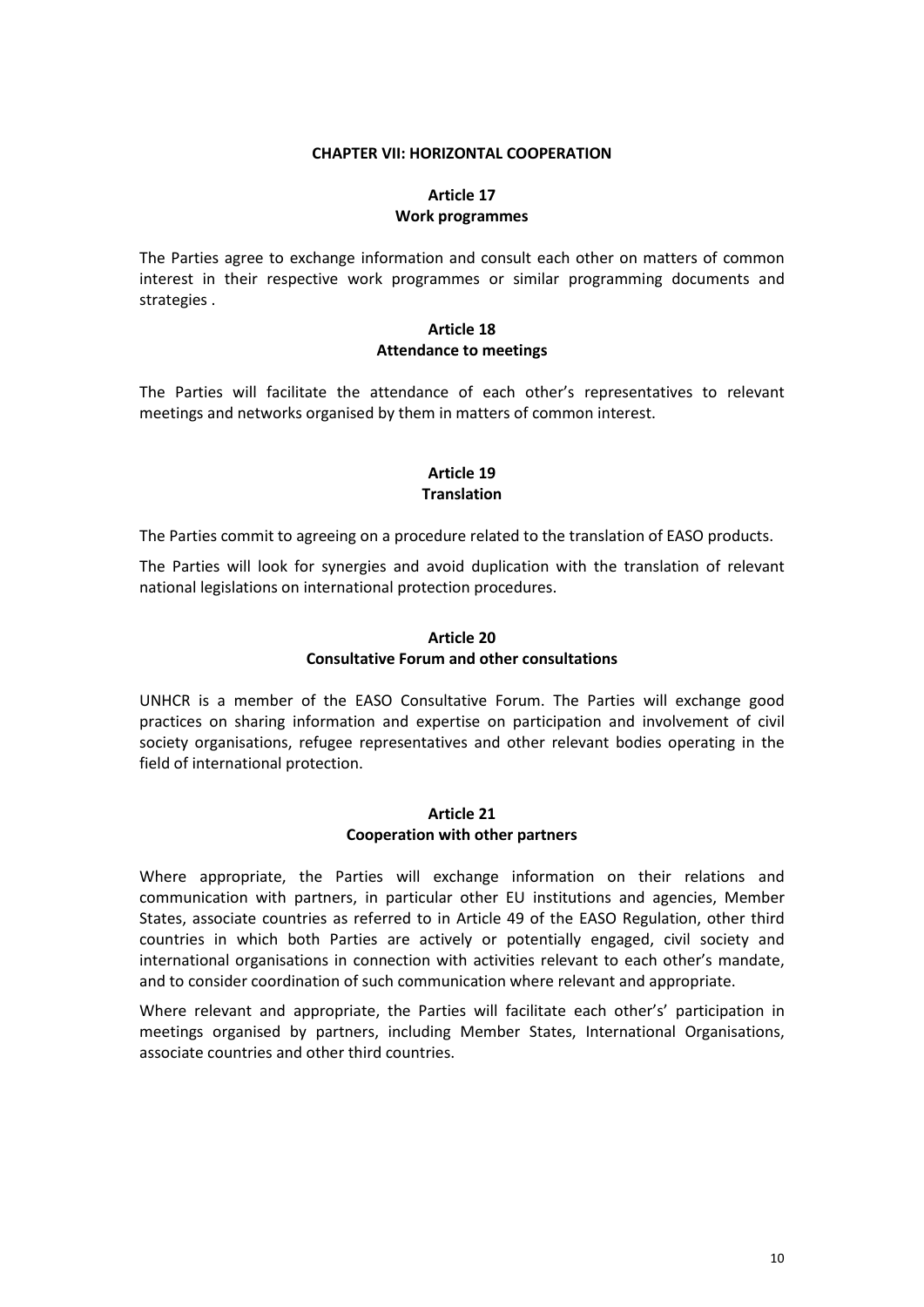## **Article 22 General affairs and administration**

The Parties will exchange relevant information and good practices in the areas of administration and general affairs on a case by case basis.

# **Article 23 Confidentiality**

The Parties undertake to keep confidential any information, document or other material communicated to them as confidential or other forms of classification by the other Party, not to disclose it to third parties without a prior written consent of the originating Party, and not to use any such information for any purpose other than the implementation of this Working Arrangement, even after the termination of the arrangement.

While this Working Arrangement does not envisage the exchange of personal data, access to documents and any personal data will be processed in accordance with rules and provisions applicable to each of the Parties.

The Parties commit themselves to respect all security rules on the protection of classified information and non-classified sensitive information applicable to each of the Parties.

## **CHAPTER VIII: FINAL PROVISIONS**

# **Article 24 Institutional Focal Points**

Institutional Focal Points will be nominated by the Parties to facilitate coordination and liaison between both organisations. In the case of UNHCR, the focal point will be the UNHCR Liaison Office to EASO, based in Malta. In the case of EASO, the focal point will be the European and International Cooperation Unit.

The Institutional Focal Points shall act as the primary entry point for communication between the Parties and they shall coordinate as necessary within their respective organisation, in order to update each other of relevant developments, discuss priorities, activities of mutual interest and to coordinate on cooperation activities at strategic level.

In as far as relevant, the Parties shall endeavour to keep the other Party's Institutional Focal Point informed when directly communicating with the other Party's technical experts.

## **Article 25 Cooperation plans**

The Parties agree on the possibility to complement this Working Arrangement with cooperation plans outlining concrete activities and timelines for implementation.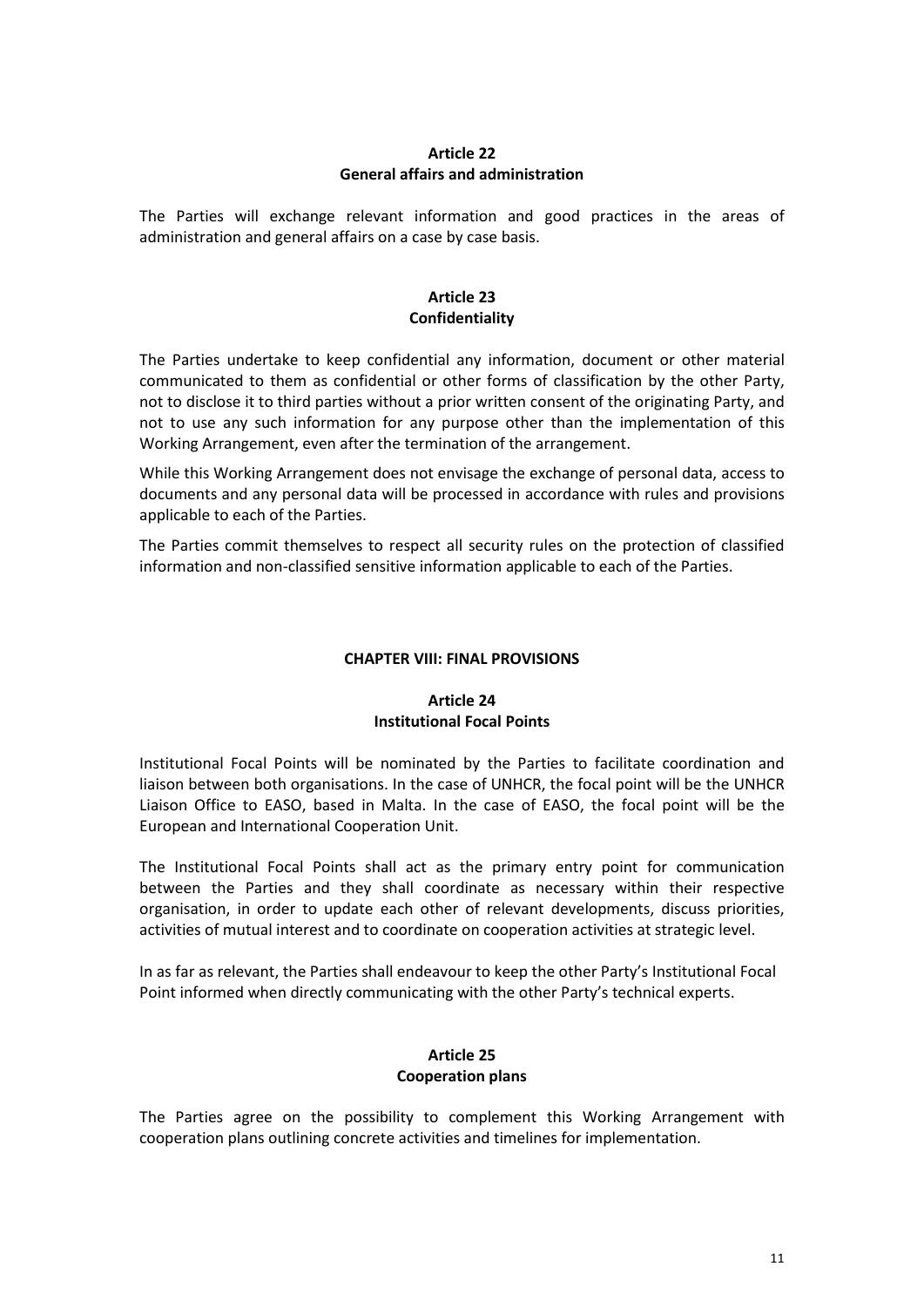# **Article 26 Evaluation of the cooperation**

The Parties will meet at least once a year during the Senior Management Consultations to evaluate the implementation of this Working Arrangement and to define concrete cooperation activities. These meetings will take place alternatively in Geneva (Switzerland) and Valletta (Malta), or another location as deemed appropriate.

# **Article 27 Settlement of disputes**

All disputes which may emerge in connection with the interpretation or application of this Working Arrangement will be settled by means of consultations and negotiations between the Parties.

In default of amicable settlement, the arbitration clauses agreed in the Financial and Administrative Framework Agreement between the UN and the European Union (FAFA) shall apply accordingly.

# **Article 28 Expenses and liability**

Without prejudice to Article 50 of the EASO Regulation, according to which the EASO Management Board shall decide on the financial implications of this Working Arrangement, and without prejudice to other specific reimbursement rules<sup>2</sup> for the participation in meetings and activities, each Party bears its own expenses in the course of implementation of the Working Arrangement, unless otherwise agreed on a case by case basis.

The Parties shall each be responsible for their own staff and other personnel or subcontractors, and shall defend and hold each other harmless with respect to any claims or liabilities arising in connection with their respective activities in the implementation of the Working Arrangement as a result of any act or omission by their respective staff, other personnel or sub-contractors.

## **Article 29**

## **Amendments, supplements and termination**

This Working Arrangement may be amended and supplemented in writing at any time by mutual consent between the Parties.

The Parties will enter into consultations with respect to the amendments and supplements of this Working Arrangement at the request of either of them.

<sup>&</sup>lt;sup>2</sup> Such as the Decision of the Executive Director of EASO 306 detailing the rules on the costs incurred by persons invited to meetings organised by EASO and any subsequent revision.